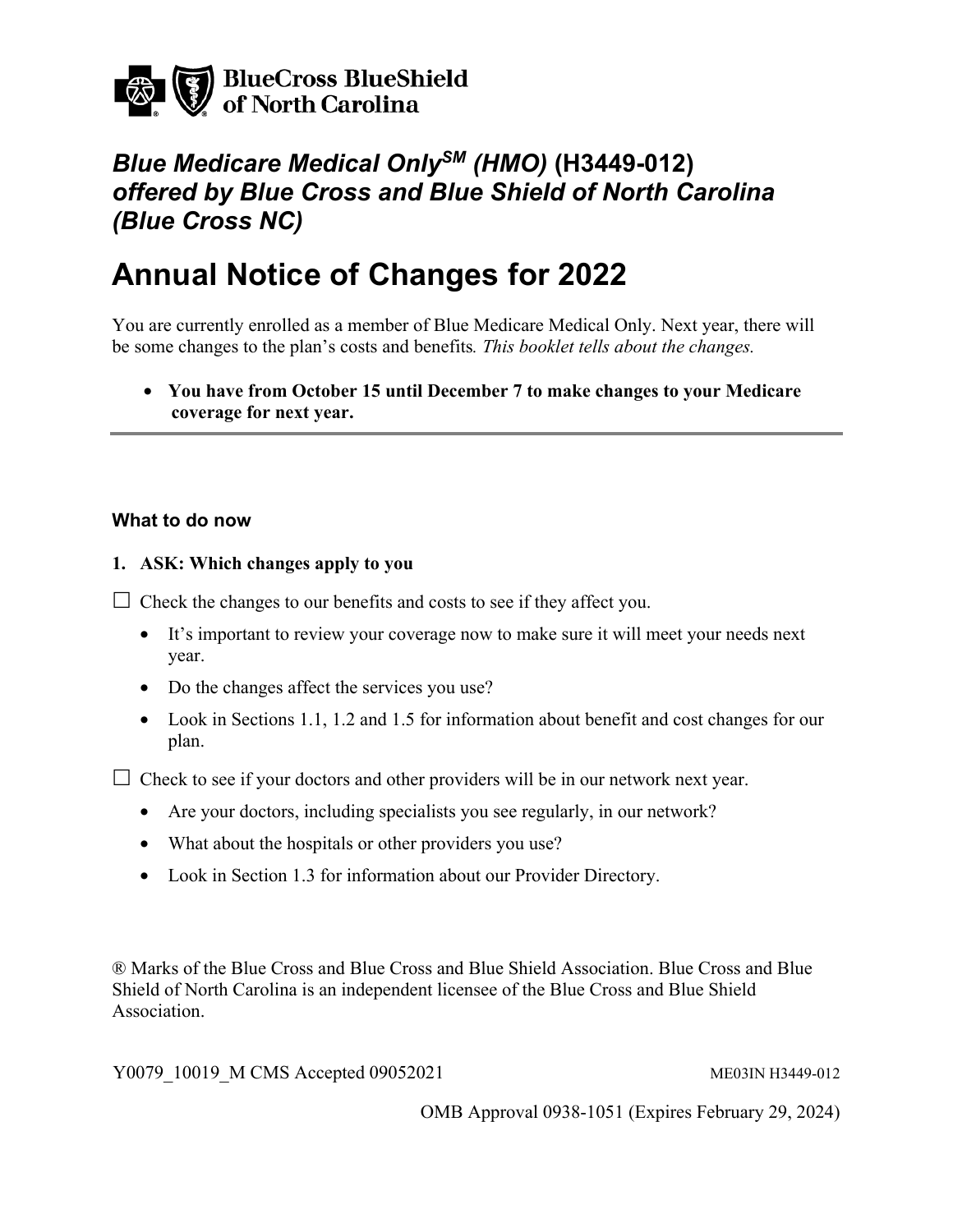$\Box$  Think about your overall health care costs.

- How much will you spend out-of-pocket for the services and prescription drugs you use regularly?
- How much will you spend on your premium and deductibles?
- How do your total plan costs compare to other Medicare coverage options?

 $\Box$  Think about whether you are happy with our plan.

**2. COMPARE:** Learn about other plan choices

 $\Box$  Check coverage and costs of plans in your area.

- Use the personalized search feature on the Medicare Plan Finder at www.medicare.gov/plan-compare website.
- Review the list in the back of your *Medicare & You 2022* handbook.
- Look in Section 3.2 to learn more about your choices.

 $\Box$  Once you narrow your choice to a preferred plan, confirm your costs and coverage on the plan's website.

- **3. CHOOSE:** Decide whether you want to change your plan
	- If you don't join another plan by December 7, 2021, you will be enrolled in Blue Medicare Medical Only.
	- between October 15 and December 7. • To change to a **different plan** that may better meet your needs, you can switch plans
- **4. ENROLL:** To change plans, join a plan between **October 15** and **December 7, 2021** 
	- If you join another plan by **December 7, 2021**, your new coverage will start on January 1, 2022. You will be automatically disenrolled from your current plan.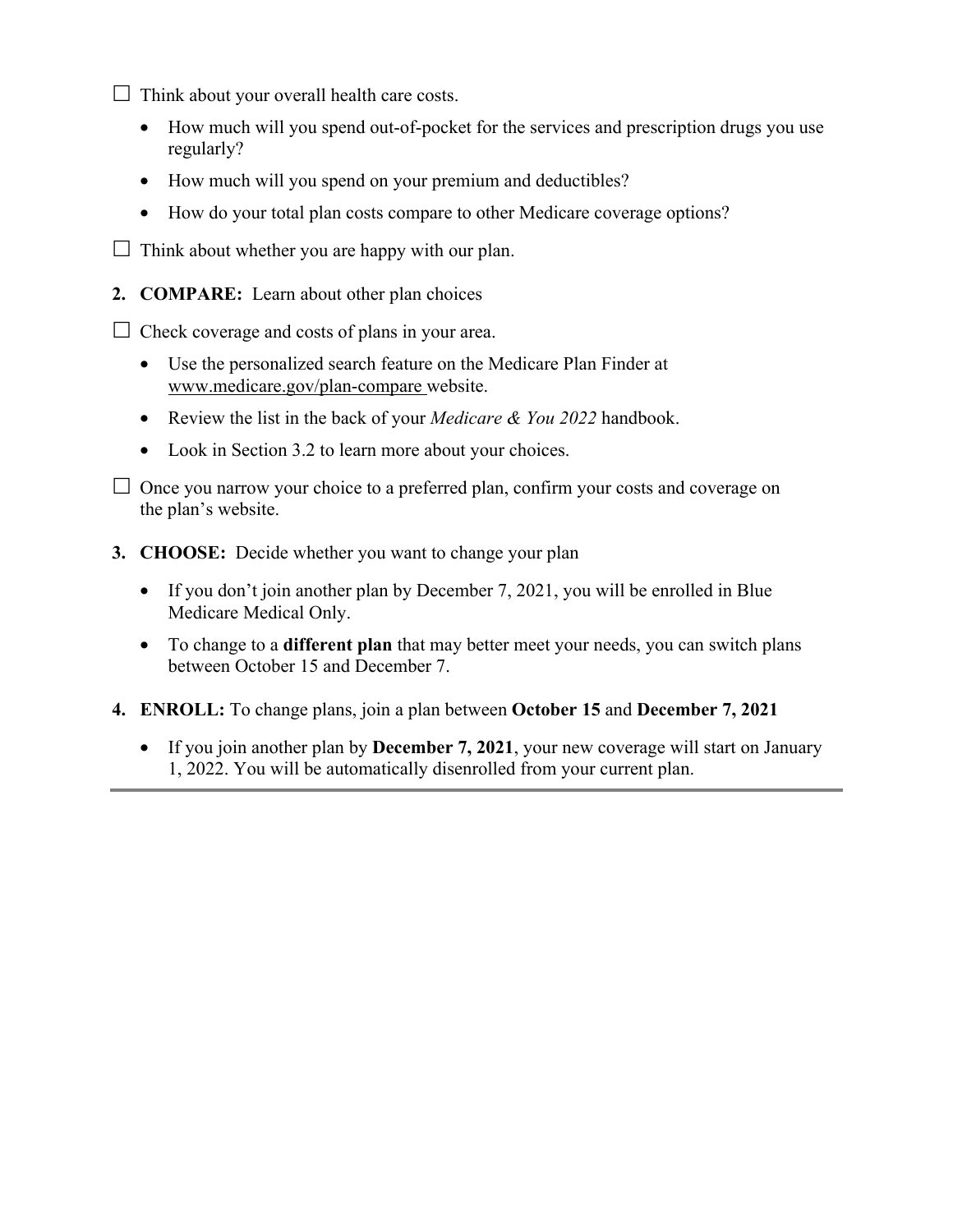#### **Additional Resources**

- Please contact our Customer Service number at 1-888-310-4110 for additional information. (TTY users should call 711.) Hours are 8 am to 8 pm daily.
- This document is available in languages other than English, in braille, or in large print. Please call Customer Service for additional information.
- **Coverage under this Plan qualifies as Qualifying Health Coverage (QHC)** and satisfies the Patient Protection and Affordable Care Act's (ACA) individual shared responsibility requirement. Please visit the Internal Revenue Service (IRS) website at www.irs.gov/Affordable-Care-Act/Individuals-and-Families for more information.

#### **About Blue Medicare Medical Only**

- Blue Cross and Blue Shield of North Carolina is an HMO plan with a Medicare contract. Enrollment in Blue Cross and Blue Shield of North Carolina depends on contract renewal.
- When this booklet says "we," "us," or "our," it means Blue Cross and Blue Shield of North Carolina (Blue Cross NC). When it says "plan" or "our plan," it means Blue Medicare Medical Only.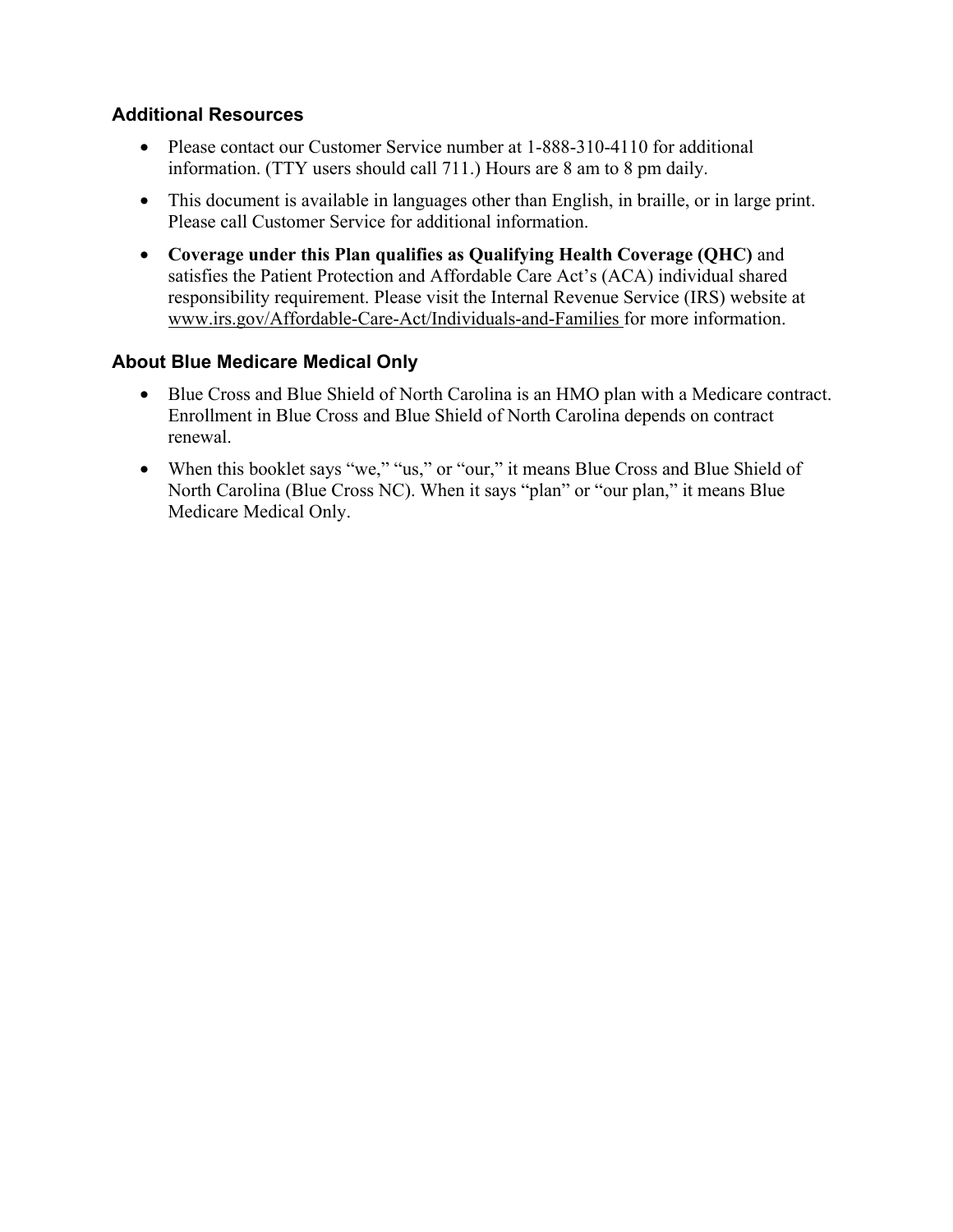## **Summary of Important Costs for 2022**

The table below compares the 2021 costs and 2022 costs for Blue Medicare Medical Only in several important areas. **Please note this is only a summary of changes**. A copy of the *Evidence of Coverage* is located on our website at www.bluecrossnc.com/medicare-members. You may also call Customer Service to ask us to mail you an *Evidence of Coverage*.

| Cost                                                                                                                                                                                                                                                                                                                                                             | 2021 (this year)                                                                                                                                                                                    | 2022 (next year)                                                                                                                                                                                 |
|------------------------------------------------------------------------------------------------------------------------------------------------------------------------------------------------------------------------------------------------------------------------------------------------------------------------------------------------------------------|-----------------------------------------------------------------------------------------------------------------------------------------------------------------------------------------------------|--------------------------------------------------------------------------------------------------------------------------------------------------------------------------------------------------|
| <b>Monthly plan premium</b>                                                                                                                                                                                                                                                                                                                                      | \$0                                                                                                                                                                                                 | \$0                                                                                                                                                                                              |
| <b>Maximum out-of-pocket</b><br>amount                                                                                                                                                                                                                                                                                                                           | \$4,400                                                                                                                                                                                             | \$3,900                                                                                                                                                                                          |
| This is the most you will pay<br>out-of-pocket for your covered<br>Part A and Part B services. (See<br>Section 1.2 for details.)                                                                                                                                                                                                                                 |                                                                                                                                                                                                     |                                                                                                                                                                                                  |
| <b>Doctor office visits</b>                                                                                                                                                                                                                                                                                                                                      | Primary care visits:<br>\$20 per visit                                                                                                                                                              | Primary care visits:<br>\$0 per visit                                                                                                                                                            |
|                                                                                                                                                                                                                                                                                                                                                                  | Specialist visits:<br>\$40 per visit                                                                                                                                                                | Specialist visits:<br>\$25 per visit                                                                                                                                                             |
| <b>Inpatient hospital stays</b><br>Includes inpatient acute, inpatient<br>rehabilitation, long-term care<br>hospitals and other types of<br>inpatient hospital services.<br>Inpatient hospital care starts the<br>day you are formally admitted to<br>the hospital with a doctor's order.<br>The day before you are<br>discharged is your last inpatient<br>day. | You pay a \$335<br>copayment per day up<br>for the first 6 days for<br>each Medicare-covered<br>admission to a network<br>hospital.<br>You pay \$0 for<br>additional days at a<br>network hospital. | You pay a \$295<br>copayment per day for<br>the first 6 days for each<br>Medicare-covered<br>admission to a network<br>hospital.<br>You pay \$0 for<br>additional days at a<br>network hospital. |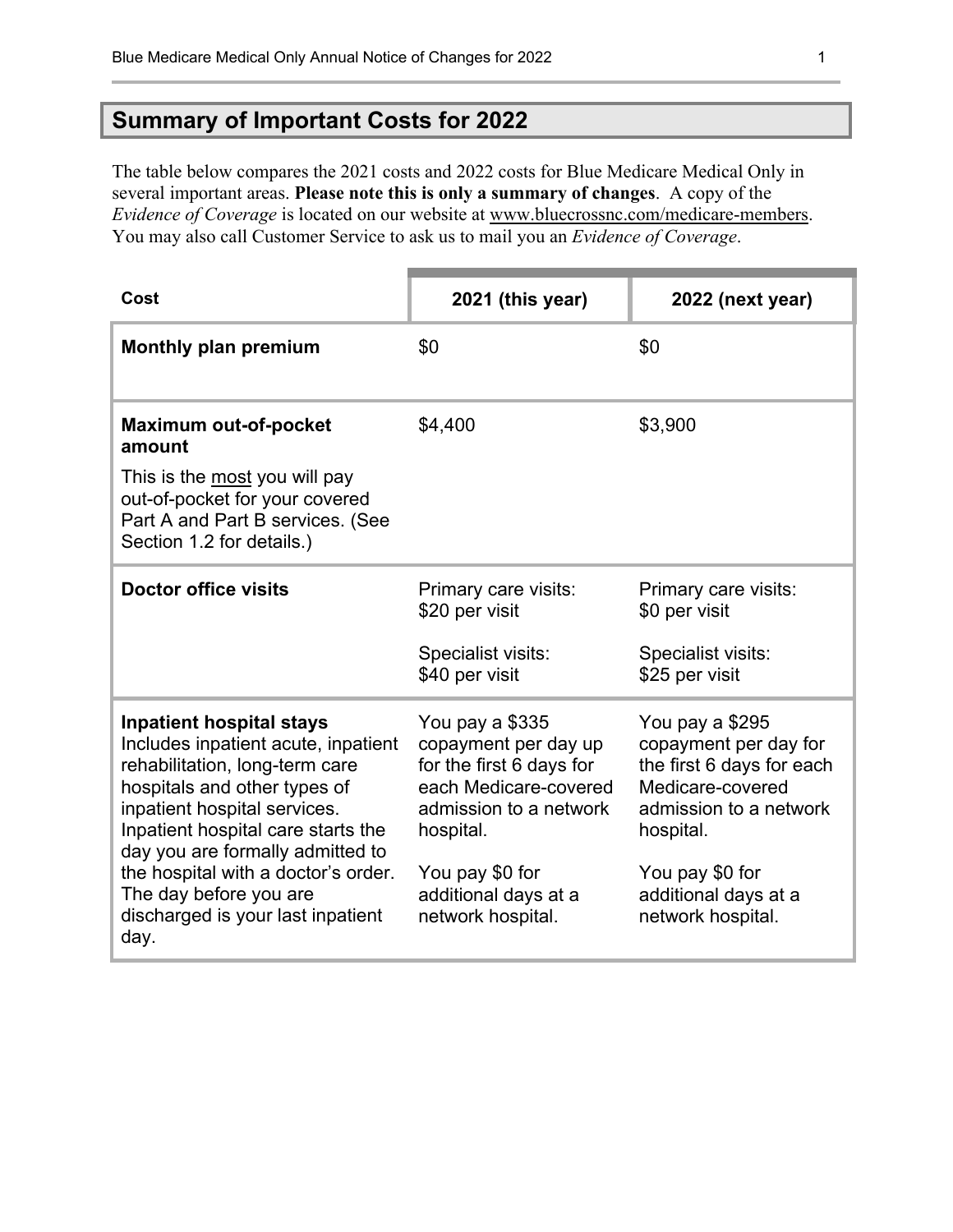#### *Annual Notice of Changes* **for 2022 Table of Contents**

| SECTION 5 Programs That Offer Free Counseling about Medicare 15 |  |
|-----------------------------------------------------------------|--|
| SECTION 6 Programs That Help Pay for Prescription Drugs  15     |  |
|                                                                 |  |
|                                                                 |  |
|                                                                 |  |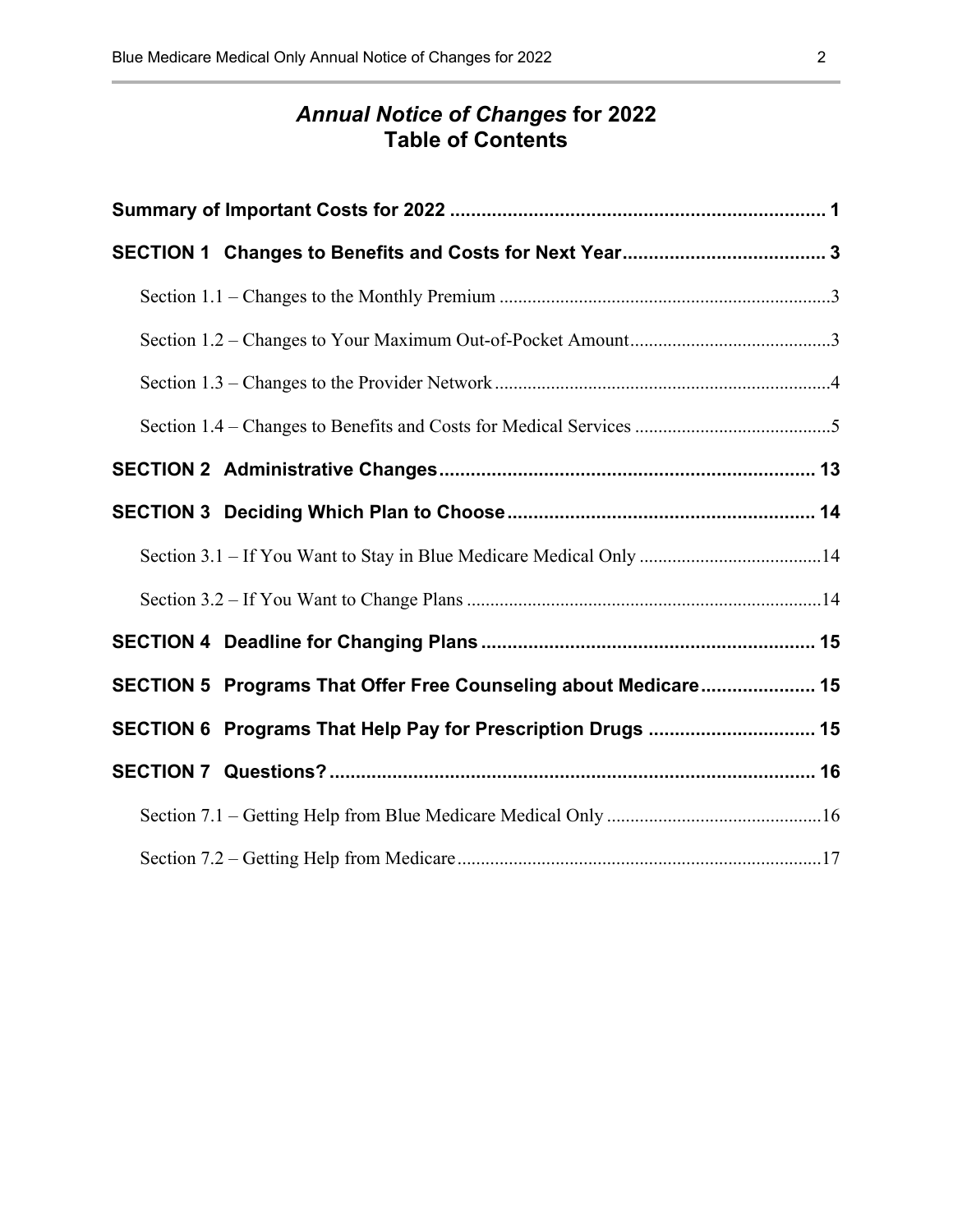## **SECTION 1 Changes to Benefits and Costs for Next Year**

| Section 1.1 – Changes to the Monthly Premium                     |                  |                                  |  |
|------------------------------------------------------------------|------------------|----------------------------------|--|
| Cost                                                             | 2021 (this year) | 2022 (next year)                 |  |
| <b>Monthly premium</b>                                           | \$0              | \$0<br>There will be no          |  |
| (You must also continue to pay<br>your Medicare Part B premium.) |                  | change in your<br>premium amount |  |

## **Section 1.2 – Changes to Your Maximum Out-of-Pocket Amount**

To protect you, Medicare requires all health plans to limit how much you pay "out-of-pocket" during the year. This limit is called the "maximum out-of-pocket amount." Once you reach this amount, you generally pay nothing for covered Part A and Part B services for the rest of the year.

| Cost                                                                                                                                                   | 2021 (this year) | 2022 (next year)                                                                                                                                                                                                        |
|--------------------------------------------------------------------------------------------------------------------------------------------------------|------------------|-------------------------------------------------------------------------------------------------------------------------------------------------------------------------------------------------------------------------|
| Maximum out-of-pocket amount<br>Your costs for covered medical<br>services (such as copayments)<br>count toward your maximum out-<br>of-pocket amount. | \$4,400          | \$3,900<br>Once you have paid<br>\$3,900 out-of-pocket<br>for covered Part A<br>and Part B services.<br>you will pay nothing<br>for your covered<br>Part A and Part B<br>services for the rest<br>of the calendar year. |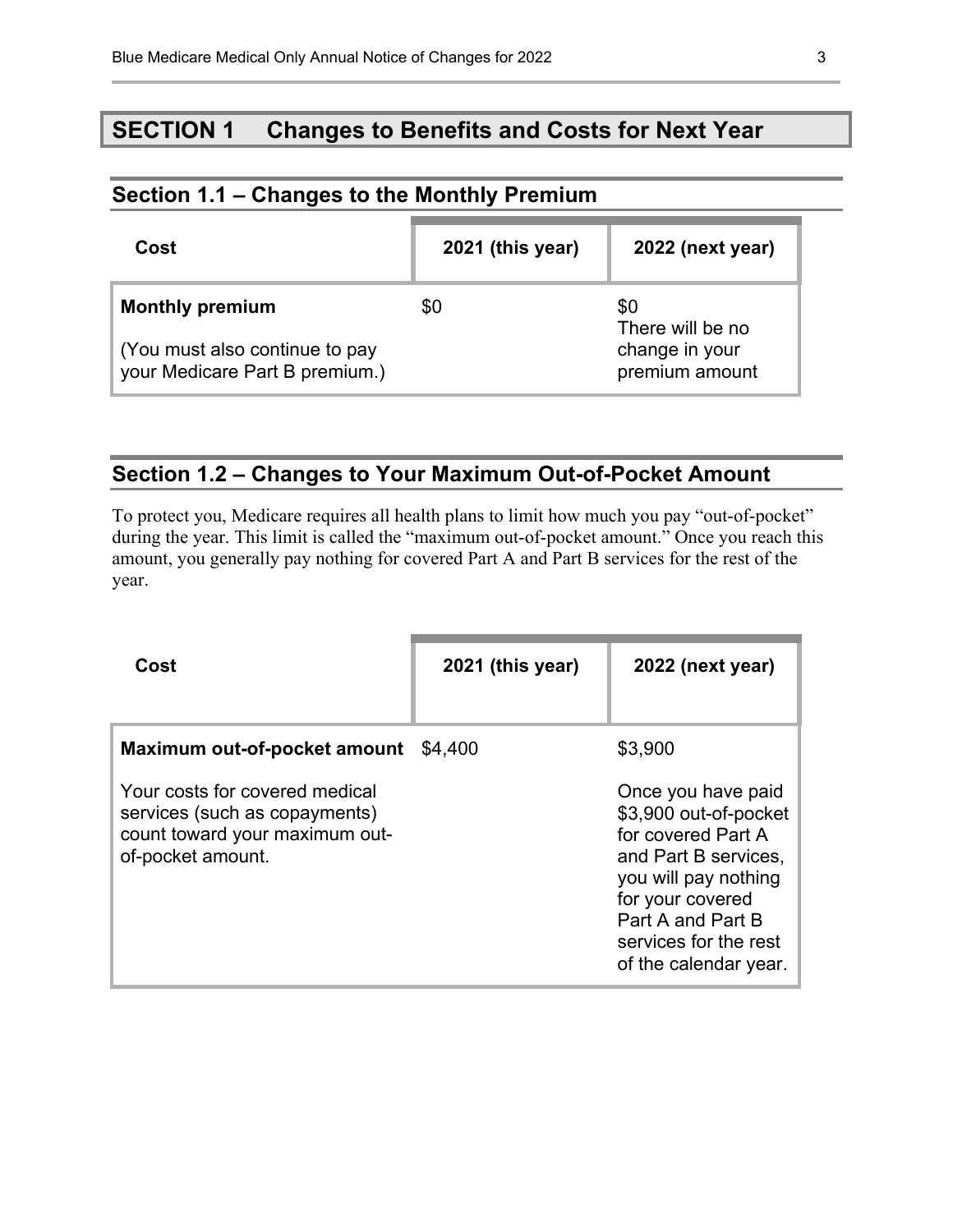#### **Section 1.3 – Changes to the Provider Network**

There are changes to our network of providers for next year. An updated Provider Directory is located on our website at www.bluecrossnc.com/find-a-doctor-or-facility/medicare. You may also call Customer Service for updated provider information or to ask us to mail you a Provider Directory. **Please review the 2022 Provider Directory to see if your providers (primary care provider, specialists, hospitals, etc.) are in our network**.

It is important that you know that we may make changes to the hospitals, doctors and specialists (providers) that are part of your plan during the year. There are a number of reasons why your provider might leave your plan, but if your doctor or specialist does leave your plan, you have certain rights and protections summarized below:

- Even though our network of providers may change during the year, Medicare requires that we furnish you with uninterrupted access to qualified doctors and specialists
- We will make a good faith effort to provide you with at least 30 days' notice that your provider is leaving our plan so that you have time to select a new provider.
- We will assist you in selecting a new qualified provider to continue managing your health care needs.
- If you are undergoing medical treatment you have the right to request, and we will work with you to ensure, that the medically necessary treatment you are receiving is not interrupted.
- If you believe we have not furnished you with a qualified provider to replace your previous provider or that your care is not being appropriately managed you have the right to file an appeal of our decision.
- If you find out your doctor or specialist is leaving your plan please contact us so we can assist you in finding a new provider and to manage your care.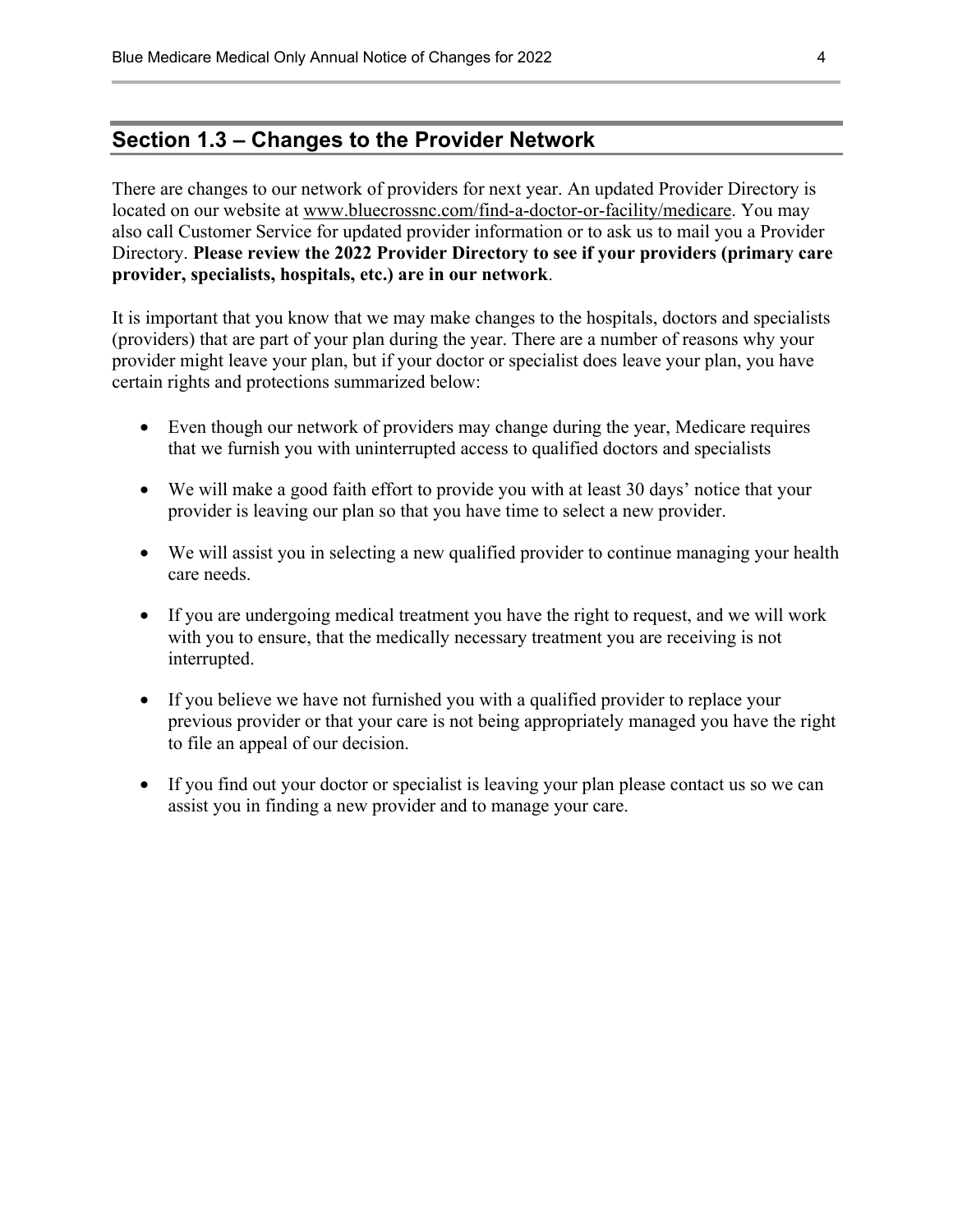#### **Section 1.4 – Changes to Benefits and Costs for Medical Services**

We are changing our coverage for certain medical services next year. The information below describes these changes. For details about the coverage and costs for these services, see Chapter 4, *Medical Benefits Chart (what is covered and what you pay)*, in your *2022 Evidence of Coverage.* 

#### **Opioid treatment program services**

Members of our plan with opioid use disorder (OUD) can receive coverage of services to treat OUD through an Opioid Treatment Program (OTP) which includes the following services:

- U.S. Food and Drug Administration (FDA)-approved opioid agonist and antagonist medication-assisted treatment (MAT) medications.
- Dispensing and administration of MAT medications (if applicable)
- Substance use counseling
- Individual and group therapy
- Toxicology testing
- Intake activities
- Periodic assessments

| Cost                                            | 2021 (this year)                                                                                                                                                                                | 2022 (next year)                                                                                                                                                                                           |
|-------------------------------------------------|-------------------------------------------------------------------------------------------------------------------------------------------------------------------------------------------------|------------------------------------------------------------------------------------------------------------------------------------------------------------------------------------------------------------|
| <b>Acupuncture for chronic low</b><br>back pain | You pay a \$30<br>copayment for<br>acupuncture for chronic<br>low back pain in a PCP<br>or specialist setting.<br>No more than 20<br>acupuncture treatments<br>may be administered<br>annually. | You pay a \$25<br>copayment for<br>acupuncture for chronic<br>low back pain in a PCP<br>or specialist setting.<br>No more than 20<br>acupuncture treatments<br>may be administered<br>every calendar year. |
| <b>Annual Routine Physical Exam</b>             | Must be provided by<br>your PCP on record to<br>be covered.<br>Covered annually.                                                                                                                | Must be provided by a<br>PCP to be covered.<br>Covered once every<br>calendar year.                                                                                                                        |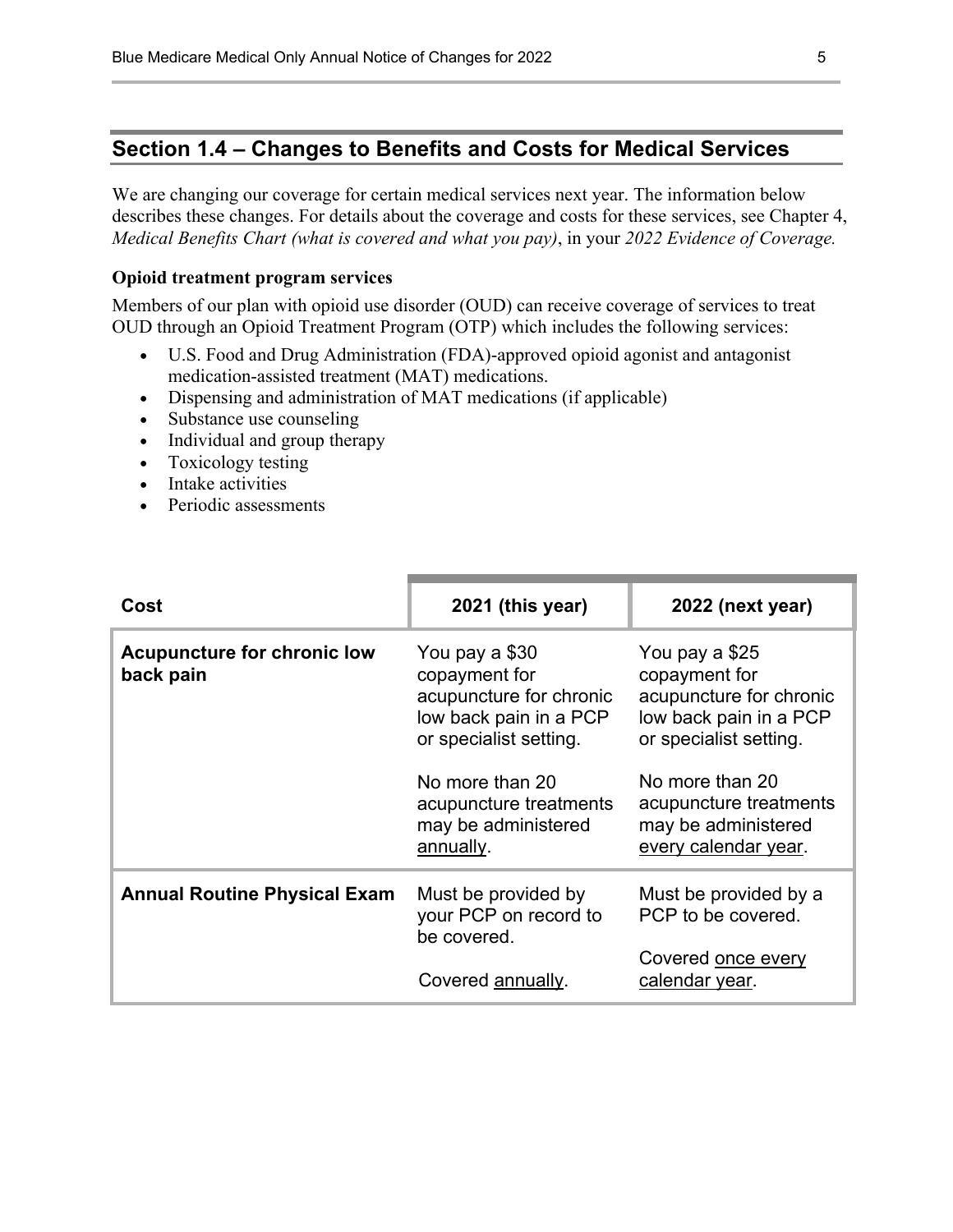| Cost                                                                                                                                                                                                               | 2021 (this year)                                                                                                                                                                                                                                                          | 2022 (next year)                                                                                                                                                                                                                                                                                                                                                                                                                   |
|--------------------------------------------------------------------------------------------------------------------------------------------------------------------------------------------------------------------|---------------------------------------------------------------------------------------------------------------------------------------------------------------------------------------------------------------------------------------------------------------------------|------------------------------------------------------------------------------------------------------------------------------------------------------------------------------------------------------------------------------------------------------------------------------------------------------------------------------------------------------------------------------------------------------------------------------------|
| <b>Annual Wellness Visit</b>                                                                                                                                                                                       | Must be provided by<br>your PCP on record to<br>be covered.                                                                                                                                                                                                               | Must be provided by a<br>PCP to be covered.                                                                                                                                                                                                                                                                                                                                                                                        |
|                                                                                                                                                                                                                    | Covered annually.                                                                                                                                                                                                                                                         | Covered once every<br>calendar year.                                                                                                                                                                                                                                                                                                                                                                                               |
| <b>Chiropractic services</b>                                                                                                                                                                                       | Prior approval is NOT<br>required from plan.                                                                                                                                                                                                                              | Prior approval is<br>required from plan.                                                                                                                                                                                                                                                                                                                                                                                           |
| COVID-19                                                                                                                                                                                                           | During a public health<br>emergency, the cost<br>share for COVID-19<br>clinical visits, testing,<br>and related treatment is<br>waived for both in-<br>network and out-of-<br>network providers.                                                                          | Cost share for all<br>services is set forth in<br>Chapter 4 of your EOC.<br>Plan will follow any<br>requirements set forth<br>by Centers for Medicare<br>& Medicaid Services<br>$(CMS)$ .                                                                                                                                                                                                                                          |
| <b>Dental services</b><br>See your Evidence of Coverage<br>for more details.<br>You must use a provider that<br>is contracted with our dental<br>vendor to provide these non-<br><b>Medicare-covered services.</b> | Some preventive dental<br>services are covered.<br>Comprehensive dental<br>services are NOT<br>covered.<br>You pay a \$40<br>copayment for each<br>Medicare-covered<br>dental service.<br>You receive a \$300<br>allowance per year for<br>preventive dental<br>services. | Some preventive dental<br>services are covered.<br>Some comprehensive<br>dental services are<br>covered.<br>You pay a \$25<br>copayment for each<br>Medicare-covered dental<br>service.<br>You receive a \$2,000<br>allowance every<br>calendar year for non-<br>Medicare-covered<br>preventive and<br>comprehensive dental<br>services.<br>Non-Medicare-covered<br>preventive dental<br>services:<br>Oral exams: \$0<br>copayment |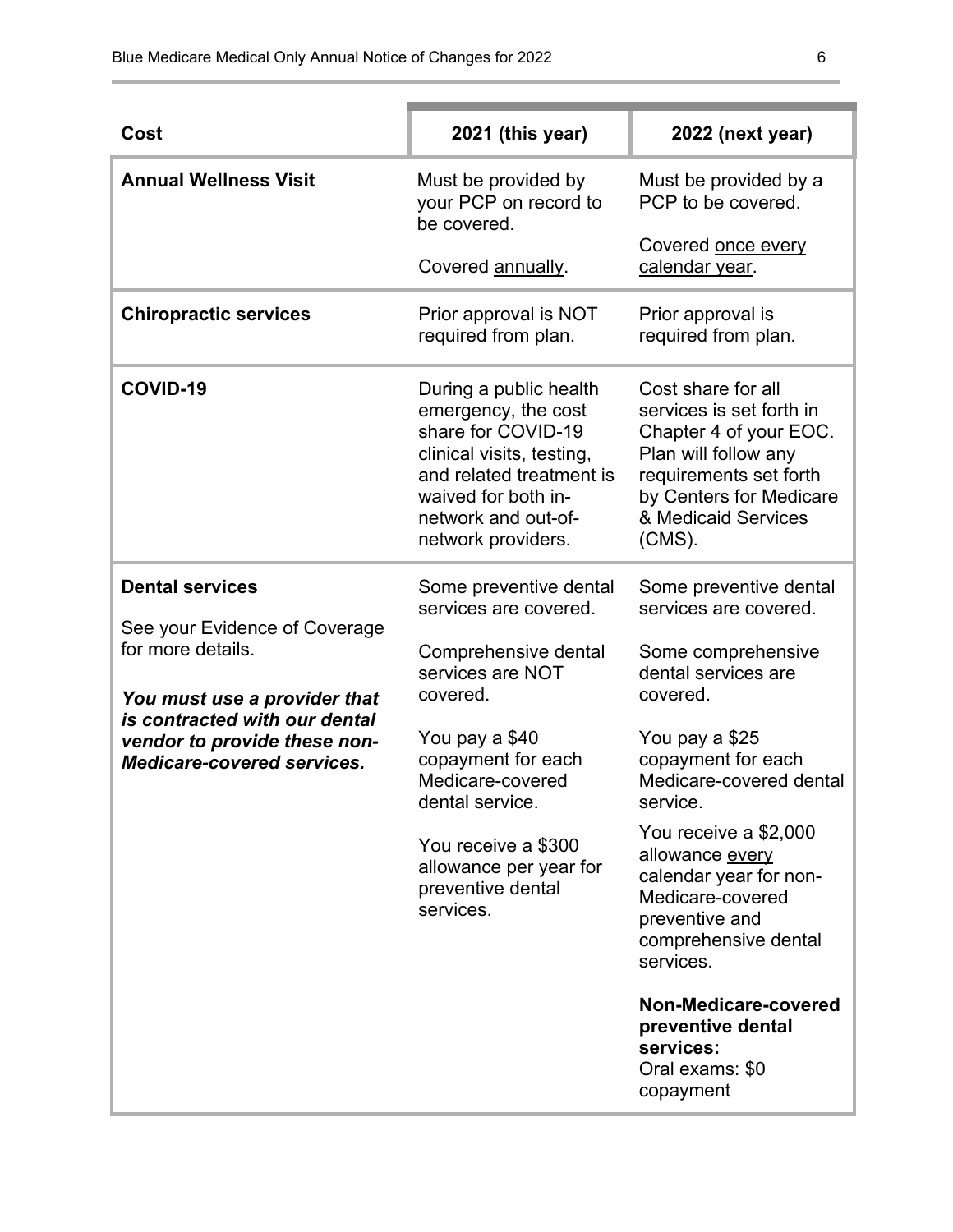| Cost                               | 2021 (this year)                                                                                                                          | 2022 (next year)                                                                                                                                                                                                                                                          |
|------------------------------------|-------------------------------------------------------------------------------------------------------------------------------------------|---------------------------------------------------------------------------------------------------------------------------------------------------------------------------------------------------------------------------------------------------------------------------|
| <b>Dental services (continued)</b> |                                                                                                                                           | Cleanings: \$0<br>copayment<br>Fluoride treatments: \$0<br>copayment<br>Dental x-rays: \$0<br>copayment                                                                                                                                                                   |
|                                    |                                                                                                                                           | Non-Medicare covered<br>comprehensive dental<br>services:<br>Restorative services: \$0<br>copayment<br>Endodontics: \$0<br>copayment<br>Periodontics: \$0<br>copayment<br>Extractions: \$0<br>copayment<br>Prosthodontics and<br>maxillofacial services:<br>\$0 copayment |
|                                    |                                                                                                                                           | * Non-Medicare-<br>covered dental<br>services do not apply<br>to your In-Network<br><b>Out-of-Pocket</b><br>Maximum.                                                                                                                                                      |
| <b>Fitness benefit</b>             | Home fitness kits: you<br>are eligible to receive<br>two home fitness kits<br>per benefit year from a<br>variety of fitness<br>categories | Home fitness kits: you<br>are eligible to receive<br>one home fitness kit per<br>benefit year from a<br>variety of fitness<br>categories                                                                                                                                  |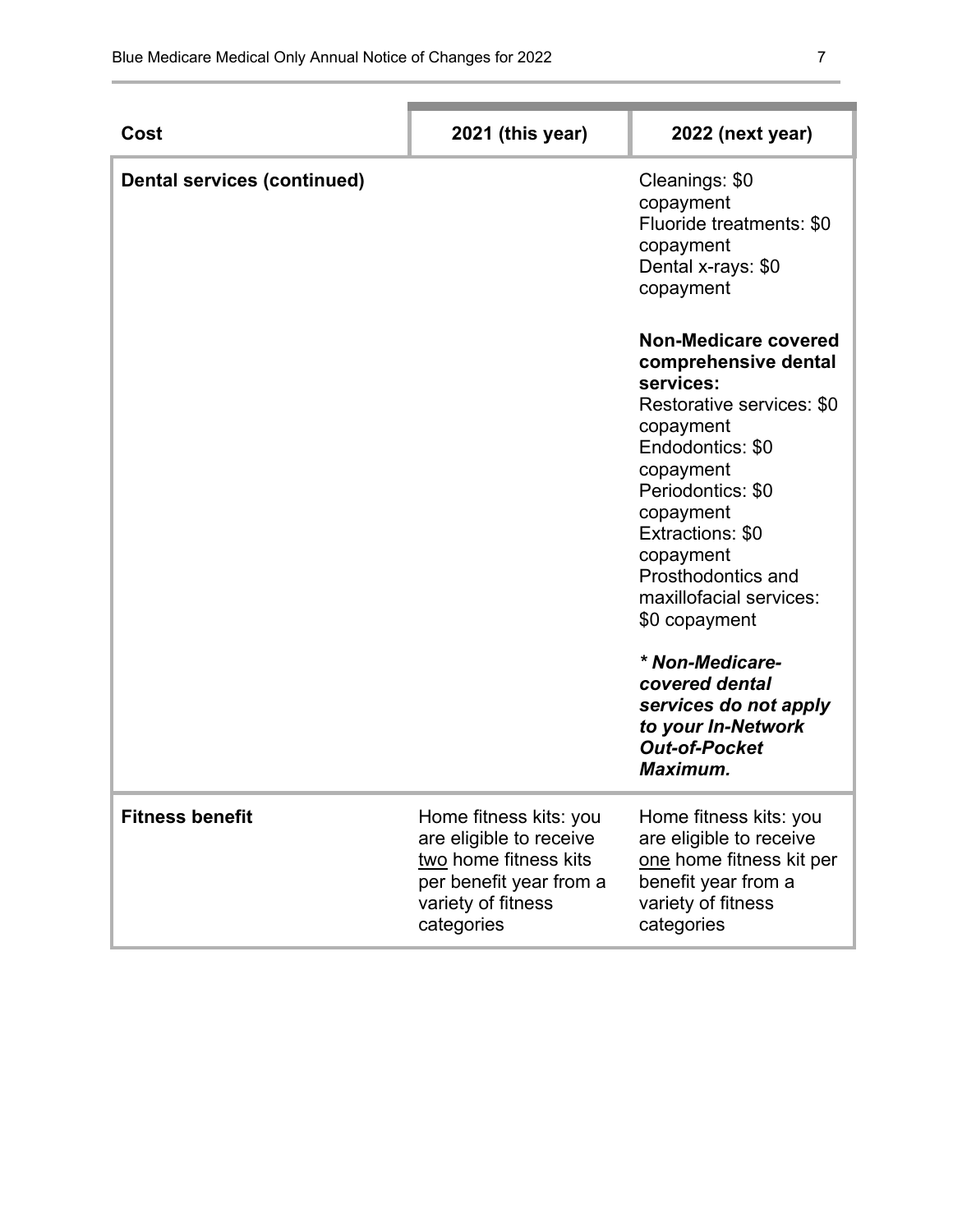| Cost                                                                                                                                         | 2021 (this year)                                                                                                                                                                                    | 2022 (next year)                                                                                                                                                                         |
|----------------------------------------------------------------------------------------------------------------------------------------------|-----------------------------------------------------------------------------------------------------------------------------------------------------------------------------------------------------|------------------------------------------------------------------------------------------------------------------------------------------------------------------------------------------|
| <b>Hearing services</b>                                                                                                                      | You pay a \$40<br>copayment for each<br>Medicare-covered<br>diagnostic hearing<br>exam.                                                                                                             | You pay a \$25<br>copayment for each<br>Medicare-covered<br>diagnostic hearing<br>exam.                                                                                                  |
|                                                                                                                                              | You pay a \$75<br>additional cost per aid<br>for option hearing aid<br>rechargeability.                                                                                                             | You pay a \$50 additional<br>cost per aid for option<br>hearing aid<br>rechargeability.                                                                                                  |
|                                                                                                                                              | Hearing aid purchase<br>includes:<br>3 provider visits<br>within the first year<br>• 45-day trial period<br>• 3-year extended<br>warranty<br>48 batteries per aid<br>for non-rechargeable<br>models | Hearing aid purchase<br>includes:<br>First year of follow-up<br>visits<br>• 60-day trial period<br>3-year extended<br>warranty<br>80 batteries per aid<br>for non-rechargeable<br>models |
|                                                                                                                                              | A routine hearing exam<br>by a TruHearing<br>provider is covered<br>once per year.                                                                                                                  | A routine hearing exam<br>by a TruHearing<br>provider is covered once<br>every calendar year.                                                                                            |
| <b>Inpatient hospital care</b><br>Prior approval is required from<br>plan, except in an emergency.<br>Call 1-888-296-9790 (TTY call<br>711). | You pay a \$335<br>copayment per day for<br>the first 6 days for each<br>Medicare-covered<br>admission to a network<br>hospital.                                                                    | You pay a \$295<br>copayment per day for<br>the first 6 days for each<br>Medicare-covered<br>admission to a network<br>hospital.                                                         |
|                                                                                                                                              | You pay \$0 for<br>additional days at a<br>network hospital.                                                                                                                                        | You pay \$0 for additional<br>days at a network<br>hospital.                                                                                                                             |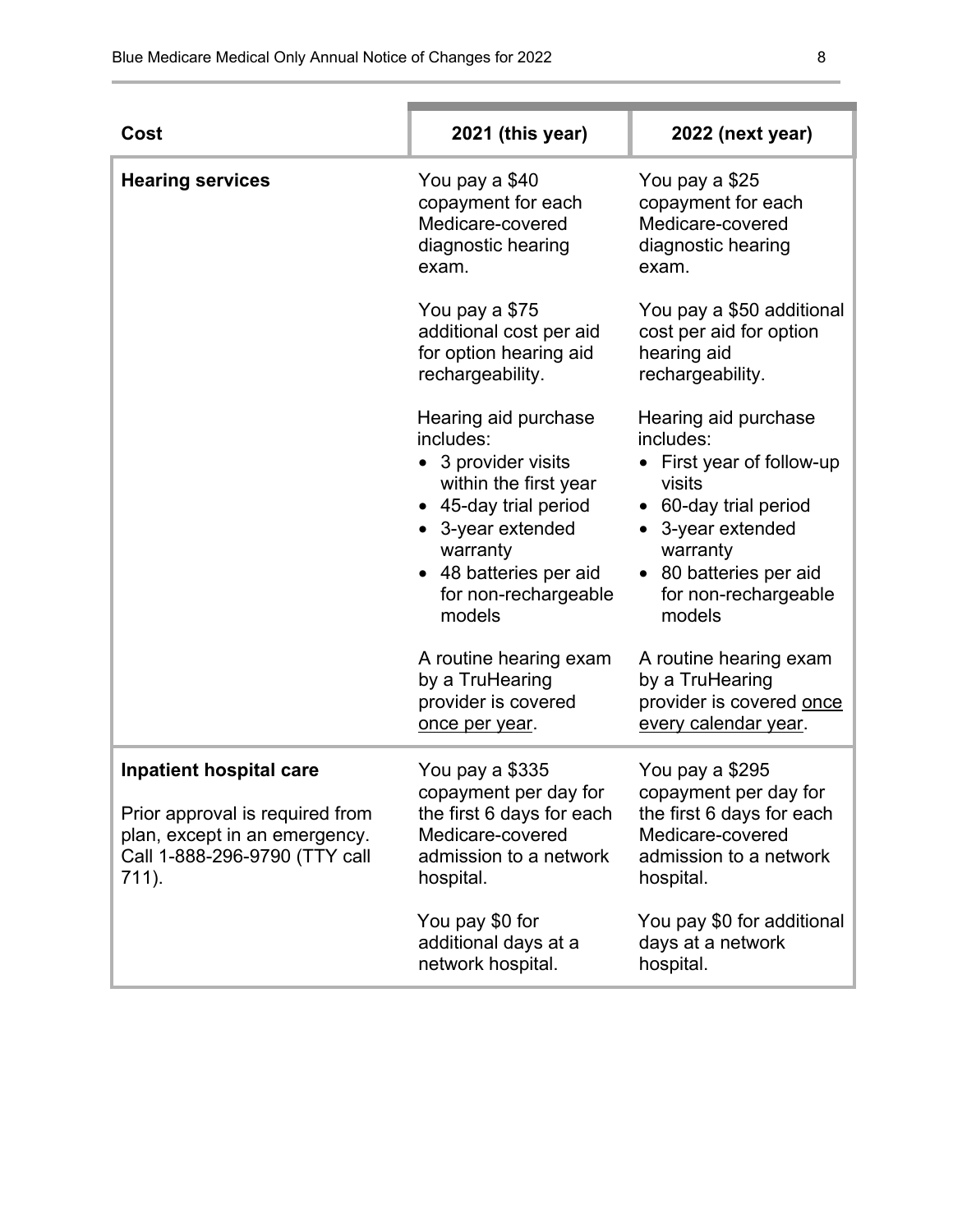| Cost                                                                                                                           | 2021 (this year)                                                                                                                                                                                                                                                                                                                                                                                                                                                                                | 2022 (next year)                                                                                                                                                                                                                                                                                                                                                                                                                                                                                                                                                                                        |
|--------------------------------------------------------------------------------------------------------------------------------|-------------------------------------------------------------------------------------------------------------------------------------------------------------------------------------------------------------------------------------------------------------------------------------------------------------------------------------------------------------------------------------------------------------------------------------------------------------------------------------------------|---------------------------------------------------------------------------------------------------------------------------------------------------------------------------------------------------------------------------------------------------------------------------------------------------------------------------------------------------------------------------------------------------------------------------------------------------------------------------------------------------------------------------------------------------------------------------------------------------------|
| Inpatient mental health care<br>Prior approval is required, except<br>in an emergency. Call 1-800-<br>266-6167 (TTY call 711). | You pay a \$300<br>copayment per day for<br>the first 6 days for each<br>Medicare-covered<br>admission to a network<br>hospital.<br>You pay \$0 for<br>additional days at a<br>network hospital.                                                                                                                                                                                                                                                                                                | You pay a \$295<br>copayment per day for<br>the first 6 days for each<br>Medicare-covered<br>admission to a network<br>hospital.<br>You pay \$0 for<br>additional days at a<br>network hospital.                                                                                                                                                                                                                                                                                                                                                                                                        |
| <b>Opioid treatment program</b><br>services                                                                                    | Opioid use disorder<br>treatment services are<br>covered under Part B of<br>Original Medicare.<br>Members of our plan<br>receive coverage for<br>these services through<br>our plan. Covered<br>services include:<br>FDA-approved opioid<br>$\bullet$<br>agonist and<br>antagonist treatment<br>medications and the<br>dispensing and<br>administration of<br>such medications, if<br>applicable<br>Substance use<br>counseling<br>Individual and group<br>therapy<br><b>Toxicology testing</b> | Members of our plan<br>with opioid use disorder<br>(OUD) can receive<br>coverage of services to<br>treat OUD through an<br><b>Opioid Treatment</b><br>Program (OTP) which<br>includes the following<br>services:<br>• U.S. Food and Drug<br><b>Administration (FDA)-</b><br>approved opioid<br>agonist and<br>antagonist<br>medication-assisted<br>treatment (MAT)<br>medications<br>Dispensing and<br>administration of MAT<br>medications (if<br>applicable)<br>Substance use<br>counseling<br>Individual and group<br>therapy<br>• Toxicology testing<br>Intake activities<br>• Periodic assessments |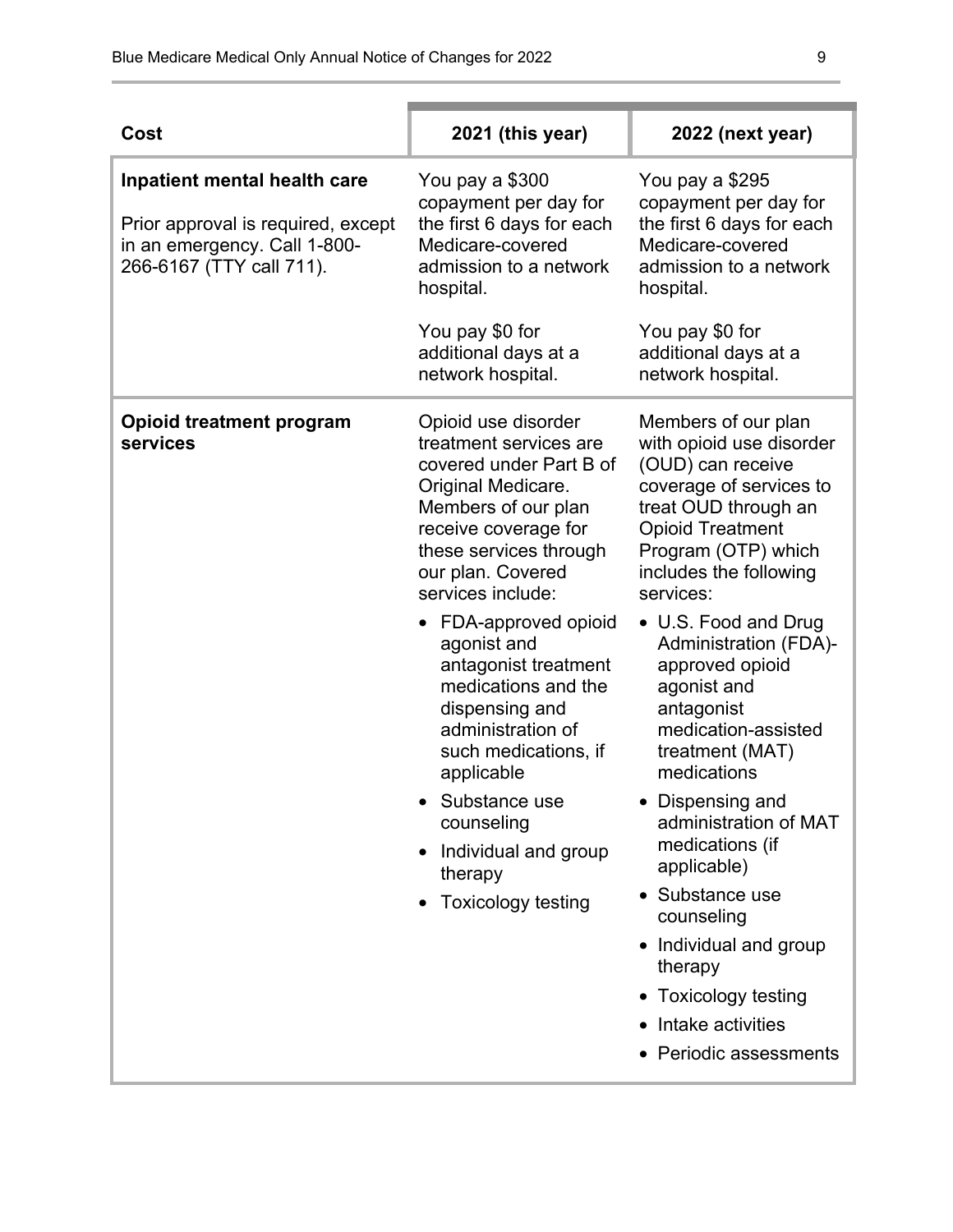| Cost                                                                                                                              | 2021 (this year)                                                                                                                         | 2022 (next year)                                                                                                                                                                          |
|-----------------------------------------------------------------------------------------------------------------------------------|------------------------------------------------------------------------------------------------------------------------------------------|-------------------------------------------------------------------------------------------------------------------------------------------------------------------------------------------|
| <b>Outpatient diagnostic tests</b><br>and therapeutic services and<br>supplies                                                    | Prior approval is NOT<br>required from plan.                                                                                             | Prior approval is<br>required from plan for<br>all services except labs<br>and x-rays.                                                                                                    |
|                                                                                                                                   | COVID diagnostic<br>procedures and tests<br>services - \$0 copayment<br>COVID lab services - \$0<br>copayment, excludes<br>antibody test | Cost share for all<br>services is set forth in<br>Chapter 4 of your EOC.<br>Plan will follow any<br>requirements set forth<br>by Centers for Medicare<br>& Medicaid Services<br>$(CMS)$ . |
| <b>Outpatient mental health care</b>                                                                                              | Prior approval is<br>required for<br>psychological and<br>neuropsychological<br>testing for mental health<br>and medical reasons.        | Prior approval is NOT<br>required for<br>psychological and<br>neuropsychological<br>testing for mental health<br>and medical reasons.                                                     |
| <b>Outpatient rehabilitation</b><br>services                                                                                      | Prior approval is NOT<br>required from plan for<br>physical therapy and<br>occupational therapy.                                         | Prior approval is<br>required from plan for<br>physical therapy and<br>occupational therapy.                                                                                              |
| <b>Outpatient surgery, including</b><br>services provided at hospital<br>outpatient facilities and<br>ambulatory surgical centers | You pay a \$325<br>copayment for each<br>Medicare-covered<br>outpatient hospital<br>facility visit.                                      | You pay a \$275<br>copayment for each<br>Medicare-covered<br>outpatient hospital<br>facility visit.                                                                                       |
| <b>Over-the-Counter (OTC)</b><br><b>Allowance card</b>                                                                            | Not offered.                                                                                                                             | \$100 per quarter.<br>Balances do not carry<br>over from quarter to<br>quarter.                                                                                                           |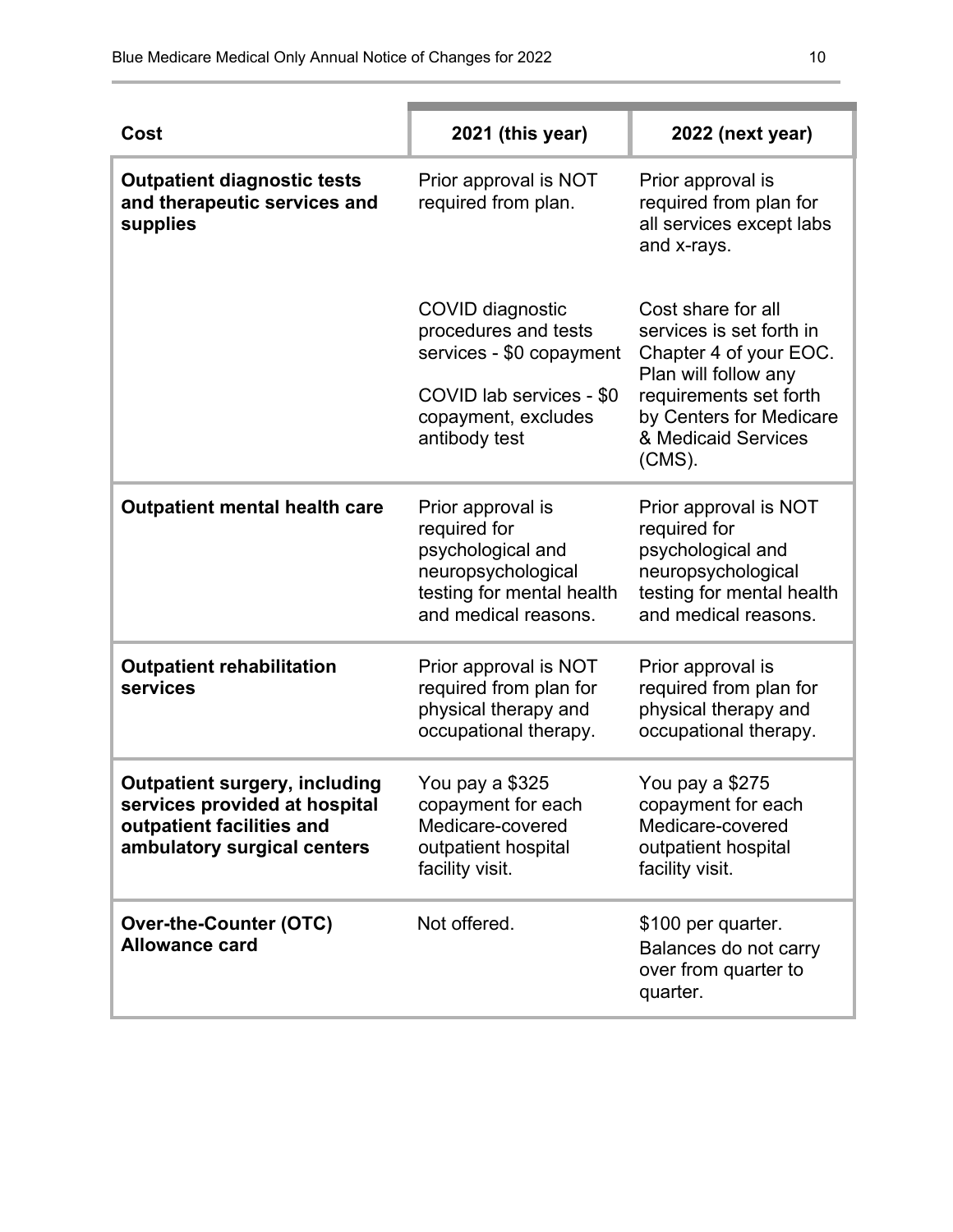| Cost                                                                           | 2021 (this year)                                                                                                                                                                         | 2022 (next year)                                                                                                                                                                        |
|--------------------------------------------------------------------------------|------------------------------------------------------------------------------------------------------------------------------------------------------------------------------------------|-----------------------------------------------------------------------------------------------------------------------------------------------------------------------------------------|
| <b>Physician/Practitioner</b><br>services, including doctor's<br>office visits | Prior approval is NOT<br>required from plan for<br>visits to specialists, any<br>other physicians, or<br>other health care<br>professionals in a<br>specialist setting.                  | Prior approval is<br>required from plan for<br>visits to specialists, any<br>other physicians, or<br>other health care<br>professionals in a<br>specialist setting.                     |
|                                                                                | You pay a \$20<br>copayment for each<br><b>Primary Care Provider</b><br>or other health care<br>professional visit for<br>Medicare-covered<br>benefits in a PCP<br>setting.              | You pay a \$0<br>copayment for each<br><b>Primary Care Provider</b><br>or other health care<br>professional visit for<br>Medicare-covered<br>benefits in a PCP<br>setting.              |
|                                                                                | You pay a \$40<br>copayment for each<br>specialist or any other<br>physician or other<br>health care professional<br>visit for Medicare-<br>covered benefits in a<br>specialist setting. | You pay a \$25<br>copayment for each<br>specialist or any other<br>physician or other health<br>care professional visit<br>for Medicare-covered<br>benefits in a specialist<br>setting. |
|                                                                                | You pay a \$40<br>copayment for each visit<br>to a participating walk-in<br>convenience care clinic.                                                                                     | You pay a \$25<br>copayment for each visit<br>to a participating walk-in<br>convenience care clinic.                                                                                    |
| <b>Podiatry services</b>                                                       | You pay a \$40<br>copayment for each<br>Medicare-covered visit<br>for medically necessary<br>foot care.                                                                                  | You pay a \$25<br>copayment for each<br>Medicare-covered visit<br>for medically necessary<br>foot care.                                                                                 |
| Screening for lung cancer with<br>low dose computed<br>tomography (LDCT)       | Prior approval NOT<br>required.                                                                                                                                                          | Prior approval required.                                                                                                                                                                |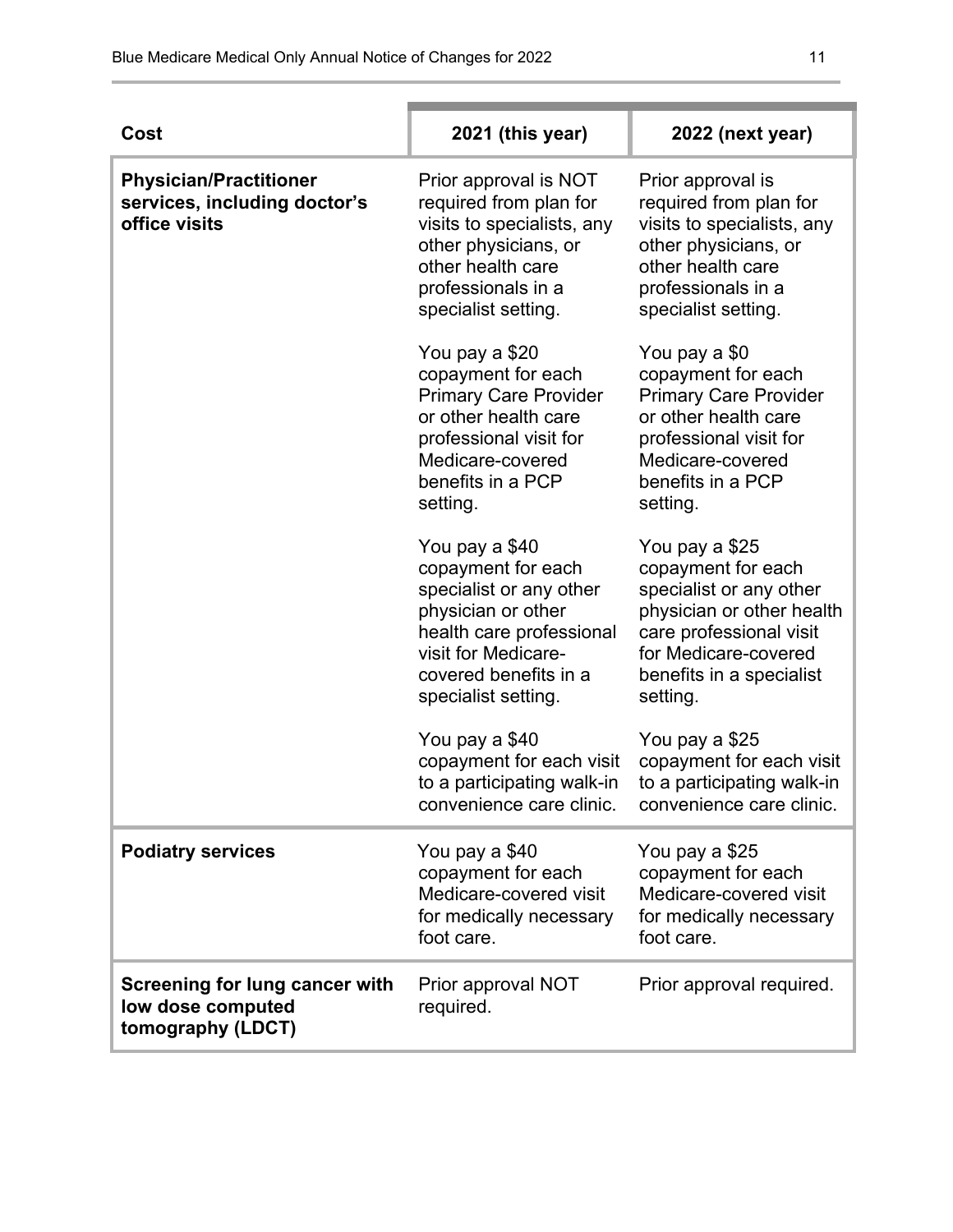| Cost                                          | 2021 (this year)                                                      | 2022 (next year)                                                      |
|-----------------------------------------------|-----------------------------------------------------------------------|-----------------------------------------------------------------------|
| <b>Skilled nursing facility (SNF)</b><br>care | You pay:                                                              | You pay:                                                              |
|                                               | \$0 each day for days 1-<br>20                                        | \$0 each day for days 1-<br>20                                        |
|                                               | a \$184 copayment each<br>day for days 21-60                          | a \$188 copayment each<br>day for days 21-60                          |
|                                               | \$0 each day for days<br>61-100                                       | \$0 each day for days<br>61-100                                       |
|                                               | for a Medicare-covered<br>admission to a Skilled<br>Nursing Facility. | for a Medicare-covered<br>admission to a Skilled<br>Nursing Facility. |
| <b>Vision care</b>                            | Routine eye exams are<br>covered annually.                            | Routine eye exams are<br>covered once every<br>calendar year.         |
|                                               | <b>In-Network or Out-of-</b><br><b>Network Providers:</b>             | <b>In-Network or Out-of-</b><br><b>Network Providers:</b>             |
|                                               | \$100 allowance per<br>year for routine<br>eyewear.                   | \$300 allowance per<br>year for routine<br>eyewear.                   |
| "Welcome to Medicare"<br>preventive visit     | Must be provided by<br>your PCP on record to<br>be covered.           | Must be provided by a<br>PCP to be covered.                           |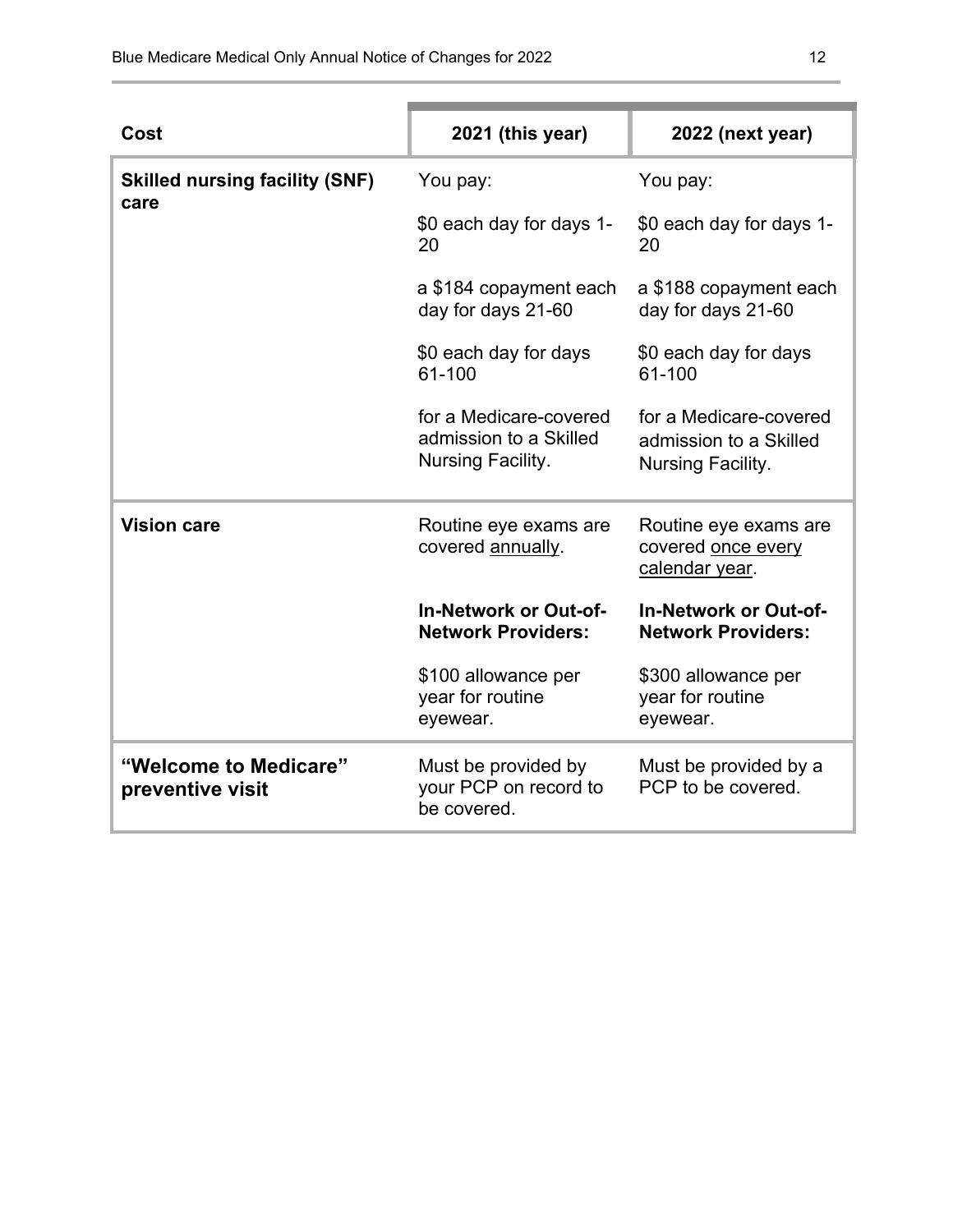# **SECTION 2 Administrative Changes**

These are changes that affect your healthcare coverage, other than out-of-pocket costs, described elsewhere in this document.

| <b>Description</b>                 | 2021 (this year)                                                                                                                                                                                                                                                                                                                                                                                                                                                                                                             | 2022 (next year)                                                                                                                                                                                                                                                                                                                                                                                                                                                                                                                                |
|------------------------------------|------------------------------------------------------------------------------------------------------------------------------------------------------------------------------------------------------------------------------------------------------------------------------------------------------------------------------------------------------------------------------------------------------------------------------------------------------------------------------------------------------------------------------|-------------------------------------------------------------------------------------------------------------------------------------------------------------------------------------------------------------------------------------------------------------------------------------------------------------------------------------------------------------------------------------------------------------------------------------------------------------------------------------------------------------------------------------------------|
| <b>Coverage timeframes</b>         | Covered annually:                                                                                                                                                                                                                                                                                                                                                                                                                                                                                                            | Covered once every calendar<br>year:                                                                                                                                                                                                                                                                                                                                                                                                                                                                                                            |
|                                    | • Acupuncture treatments<br>for low back pain<br>• Annual routine physical<br>exam<br>• Annual wellness visit<br>• Cardiovascular disease<br>risk reduction visit<br>• Cervical and vaginal<br>cancer screening<br>Dental allowance<br>Depression screening<br>$\bullet$ Hearing – routine exam<br>Obesity screening<br>• Prostate cancer screening<br>exams<br>• Screening and counseling<br>to reduce alcohol misuse<br>Screening for sexually<br>transmitted infections<br>(STIs)<br>• Vision care – routine eye<br>exams | • Acupuncture treatments for<br>low back pain<br>• Annual routine physical<br>exam<br>• Annual wellness visit<br>• Cardiovascular disease<br>risk reduction visit<br>• Cervical and vaginal<br>cancer screening<br>• Dental allowance<br>• Depression screening<br>$\bullet$ Hearing – routine exam<br>Obesity screening<br>$\bullet$<br>• Prostate cancer screening<br>exams<br>• Screening and counseling<br>to reduce alcohol misuse<br>• Screening for sexually<br>transmitted infections<br>(STIs)<br>• Vision care - routine eye<br>exams |
| <b>Plan Service Area</b>           | Graham County is NOT in<br>the service area.                                                                                                                                                                                                                                                                                                                                                                                                                                                                                 | Graham County added to the<br>service area.                                                                                                                                                                                                                                                                                                                                                                                                                                                                                                     |
| <b>Vaccination for</b><br>COVID-19 | <b>Covered by Original</b><br>Medicare.                                                                                                                                                                                                                                                                                                                                                                                                                                                                                      | Covered by our plan.                                                                                                                                                                                                                                                                                                                                                                                                                                                                                                                            |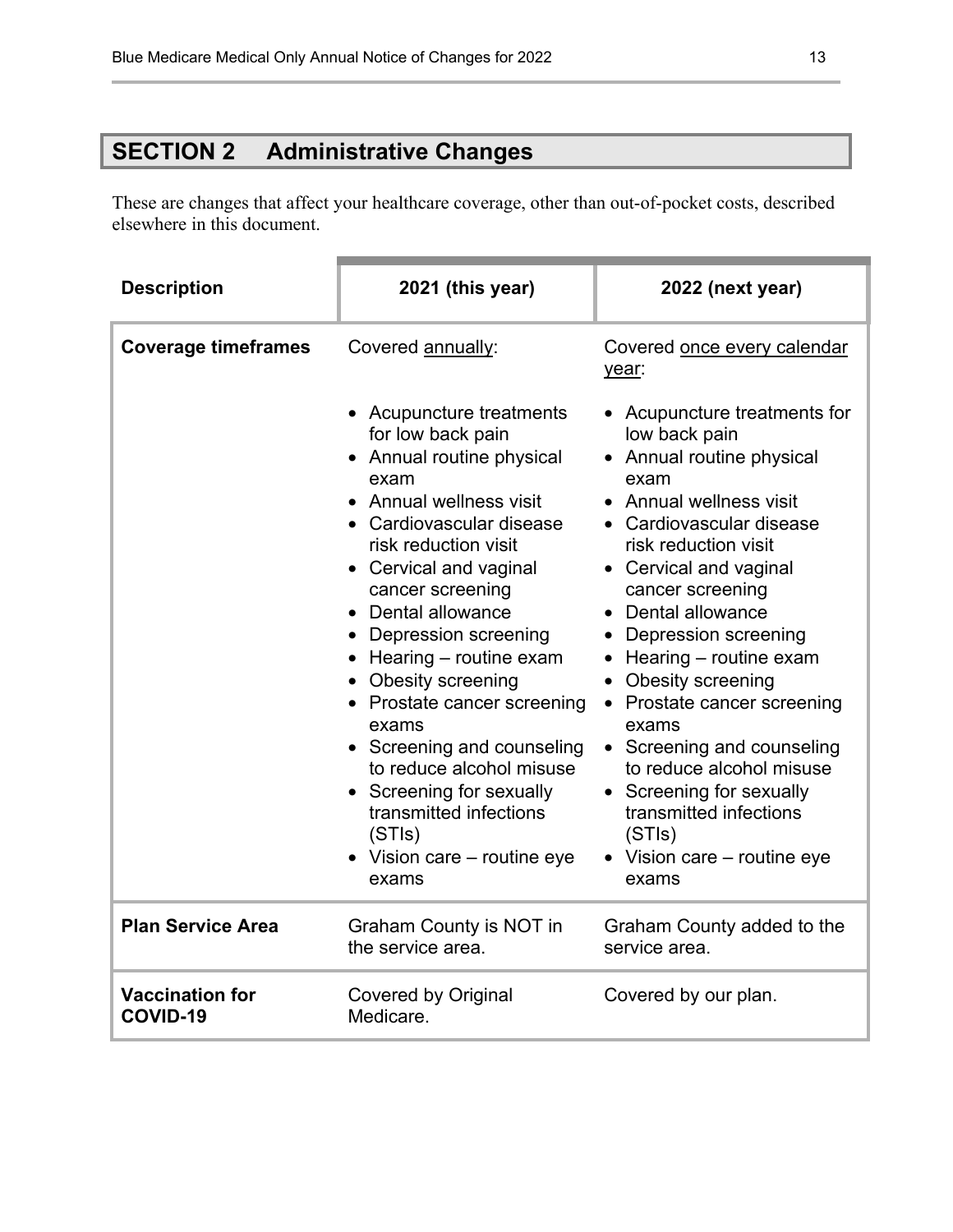## **SECTION 3 Deciding Which Plan to Choose**

### **Section 3.1 – If You Want to Stay in Blue Medicare Medical Only**

**To stay in our plan you don't need to do anything.** If you do not sign up for a different plan or change to Original Medicare by December 7, you will automatically be enrolled in our Blue Medicare Medical Only.

## **Section 3.2 – If You Want to Change Plans**

We hope to keep you as a member next year but if you want to change for 2022 follow these steps:

#### **Step 1: Learn about and compare your choices**

- You can join a different Medicare health plan,
- *-- OR*-- You can change to Original Medicare. If you change to Original Medicare, you will need to decide whether to join a Medicare drug plan.

To learn more about Original Medicare and the different types of Medicare plans, read the *Medicare & You 2022* handbook, call your State Health Insurance Assistance Program (SHIP) (see Section 5), or call Medicare (see Section 7.2).

 **about costs, coverage, and quality ratings for Medicare plans.** You can also find information about plans in your area by using the Medicare Plan Finder on the Medicare website. Go to www.medicare.gov/plan-compare/. **Here, you can find information** 

As a reminder, Blue Cross NC offers other Medicare health plans and Medicare prescription drug plans. These other plans may differ in coverage, monthly premiums, and cost-sharing amounts.

#### **Step 2: Change your coverage**

- To change **to a different Medicare health plan**, enroll in the new plan. You will automatically be disenrolled from Blue Medicare Medical Only.
- To **change to Original Medicare with a prescription drug plan,** enroll in the new drug plan. You will automatically be disenrolled from Blue Medicare Medical Only.
- To **change to Original Medicare without a prescription drug plan,** you must either:
	- o Send us a written request to disenroll. Contact Customer Service if you need more information on how to do this (phone numbers are in Section 7.1 of this booklet).
	- o  *or –* Contact **Medicare**, at 1-800-MEDICARE (1-800-633-4227), 24 hours a day, 7 days a week, and ask to be disenrolled. TTY users should call 1-877-486- 2048.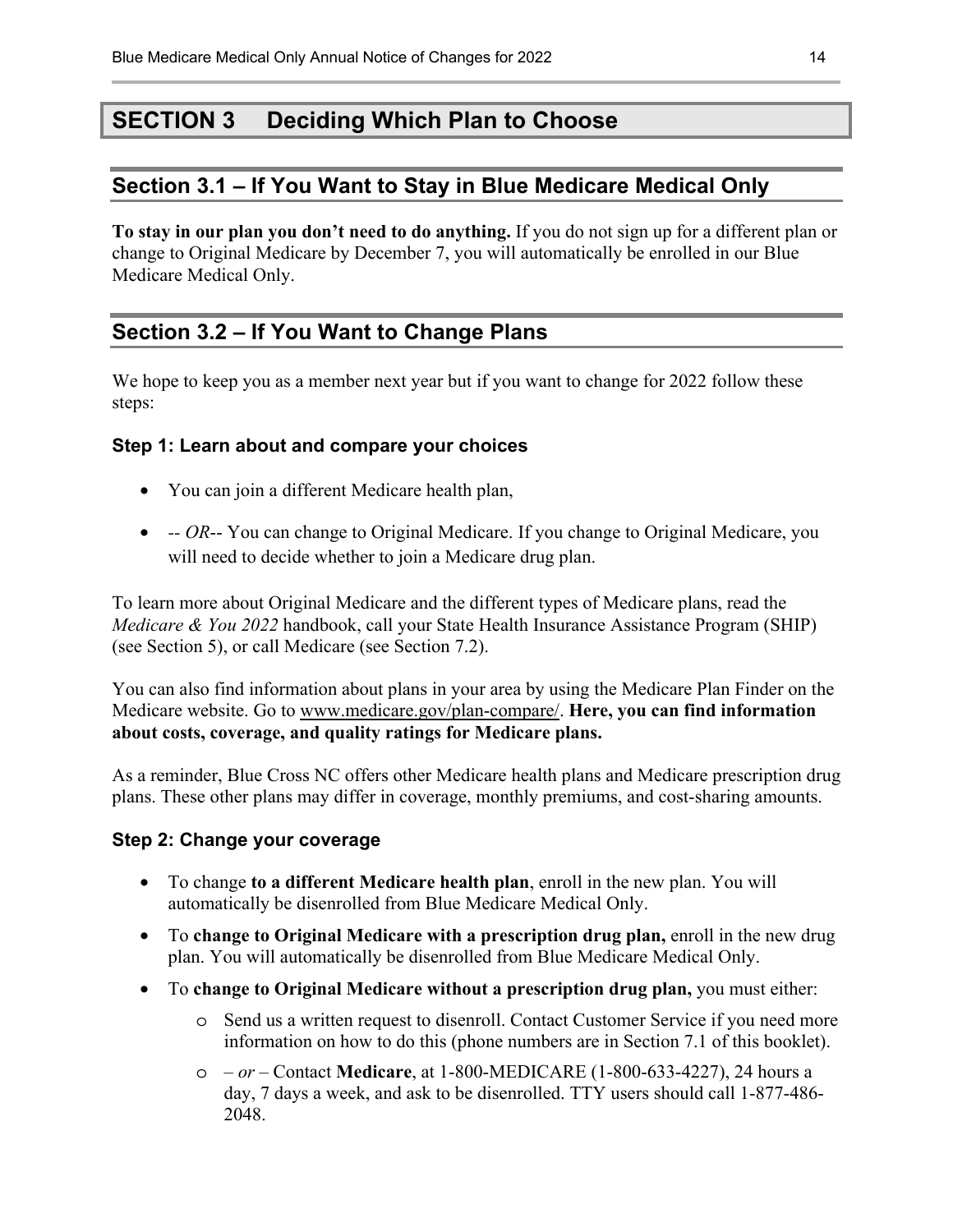## **SECTION 4 Deadline for Changing Plans**

If you want to change to a different plan or to Original Medicare for next year, you can do it from **October 15 until December 7.** The change will take effect on January 1, 2022.

#### **Are there other times of the year to make a change?**

In certain situations, changes are also allowed at other times of the year. For example, people with Medicaid, those who get "Extra Help" paying for their drugs, those who have or are leaving employer coverage, and those who move out of the service area are allowed to make a change at other times of the year. For more information, see Chapter 8, Section 2.3 of the *Evidence of Coverage.* 

If you enrolled in a Medicare Advantage plan for January 1, 2022, and don't like your plan choice, you can switch to another Medicare health plan (either with or without Medicare prescription drug coverage) or switch to Original Medicare (either with or without Medicare prescription drug coverage) between January 1 and March 31, 2022. For more information, see Chapter 8, Section 2.2 of the *Evidence of Coverage*.

## **SECTION 5 Programs That Offer Free Counseling about Medicare**

The State Health Insurance Assistance Program (SHIP) is a government program with trained counselors in every state. In North Carolina, the SHIP is called Seniors' Health Insurance Information Program.

SHIIP is independent (not connected with any insurance company or health plan). It is a state program that gets money from the Federal government to give **free** local health insurance counseling to people with Medicare. SHIIP counselors can help you with your Medicare questions or problems. They can help you understand your Medicare plan choices and answer questions about switching plans. You can call SHIIP at 1-855-408-1212. You can learn more about SHIIP by visiting their website (http://www.ncdoi.com/SHIIP.)

## **SECTION 6 Programs That Help Pay for Prescription Drugs**

You may qualify for help paying for prescription drugs. Below we list different kinds of help:

• **"Extra Help" from Medicare.** People with limited incomes may qualify for "Extra Help" to pay for their prescription drug costs. If you qualify, Medicare could pay up to 75% or more of your drug costs including monthly prescription drug premiums, annual deductibles, and coinsurance. Additionally, those who qualify will not have a coverage gap or late enrollment penalty. Many people are eligible and don't even know it. To see if you qualify, call: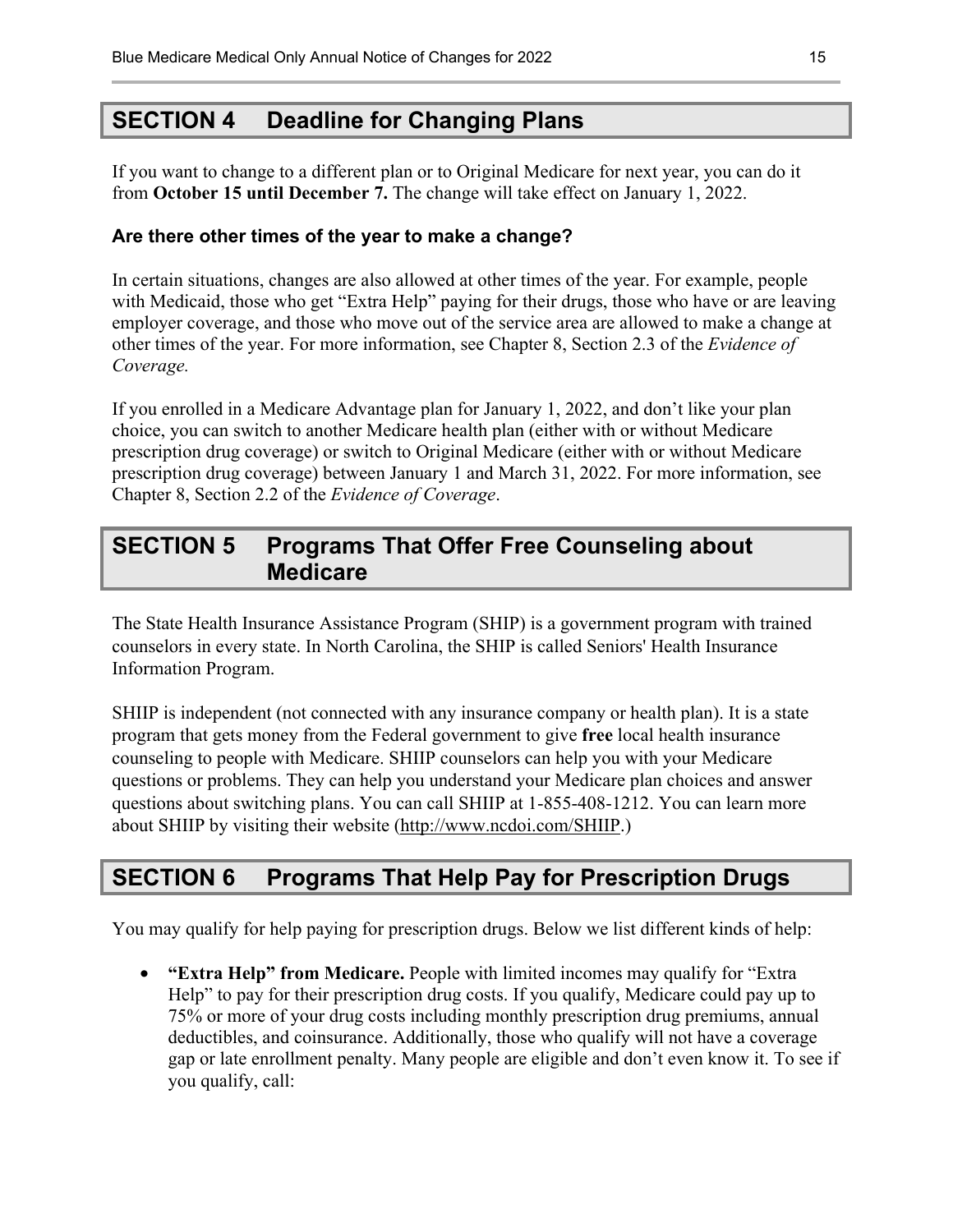- o 1-800-MEDICARE (1-800-633-4227). TTY users should call 1-877-486-2048, 24 hours a day/7 days a week;
- o The Social Security Office at 1-800-772-1213 between 8 am and 5:30 pm, Monday through Friday. TTY users should call, 1-800-325-0778 (applications); or
- o Your State Medicaid Office (applications).
- **What if you have coverage from an AIDS Drug Assistance Program (ADAP)?** The AIDS Drug Assistance Program (ADAP) helps ADAP-eligible individuals living with HIV/AIDS have access to life-saving HIV medications. Medicare Part D prescription drugs that are also covered by ADAP qualify for prescription cost-sharing assistance through the North Carolina AIDS Drug Assistance Program. Note: To be eligible for the ADAP operating in your State, individuals must meet certain criteria, including proof of State residence and HIV status, low income as defined by the State, and uninsured/underinsured status.

If you are currently enrolled in an ADAP, it can continue to provide you with Medicare Part D prescription cost-sharing assistance for drugs on the ADAP formulary. In order to be sure you continue receiving this assistance, please notify your local ADAP enrollment worker of any changes in your Medicare Part D plan name or policy number. Please call the North Carolina AIDS Drug Assistance Program at 1-877-466-2232 (toll free in NC) or 1-919- 733-9161 (out-of-state) or visit their website at http://epi.publichealth.nc.gov/cd/hiv/adap.html*.* 

For information on eligibility criteria, covered drugs, or how to enroll in the program, please call the North Carolina AIDS Drug Assistance Program at 1-877-466-2232 (toll free in NC) or 1- 919-733-9161 (out-of-state) or visit their website at epi.dph.ncdhhs.gov/cd/hiv/hmap.html.

## **SECTION 7 Questions?**

## **Section 7.1 – Getting Help from Blue Medicare Medical Only**

Questions? We're here to help. Please call Customer Service at 1-888-310-4110 (TTY only, call 711)*.* We are available for phone calls 8 am - 8 pm daily. Calls to these numbers are free.

#### **Read your 2022** *Evidence of Coverage* **(it has details about next year's benefits and costs)**

 the *Evidence of Coverage* will be separately mailed to you upon request. This *Annual Notice of Changes* gives you a summary of changes in your benefits and costs for 2022. For details, look in the 2022 *Evidence of Coverage* for Blue Medicare Medical Only*.* The *Evidence of Coverage* is the legal, detailed description of your plan benefits. It explains your rights and the rules you need to follow to get covered services and prescription drugs. A copy of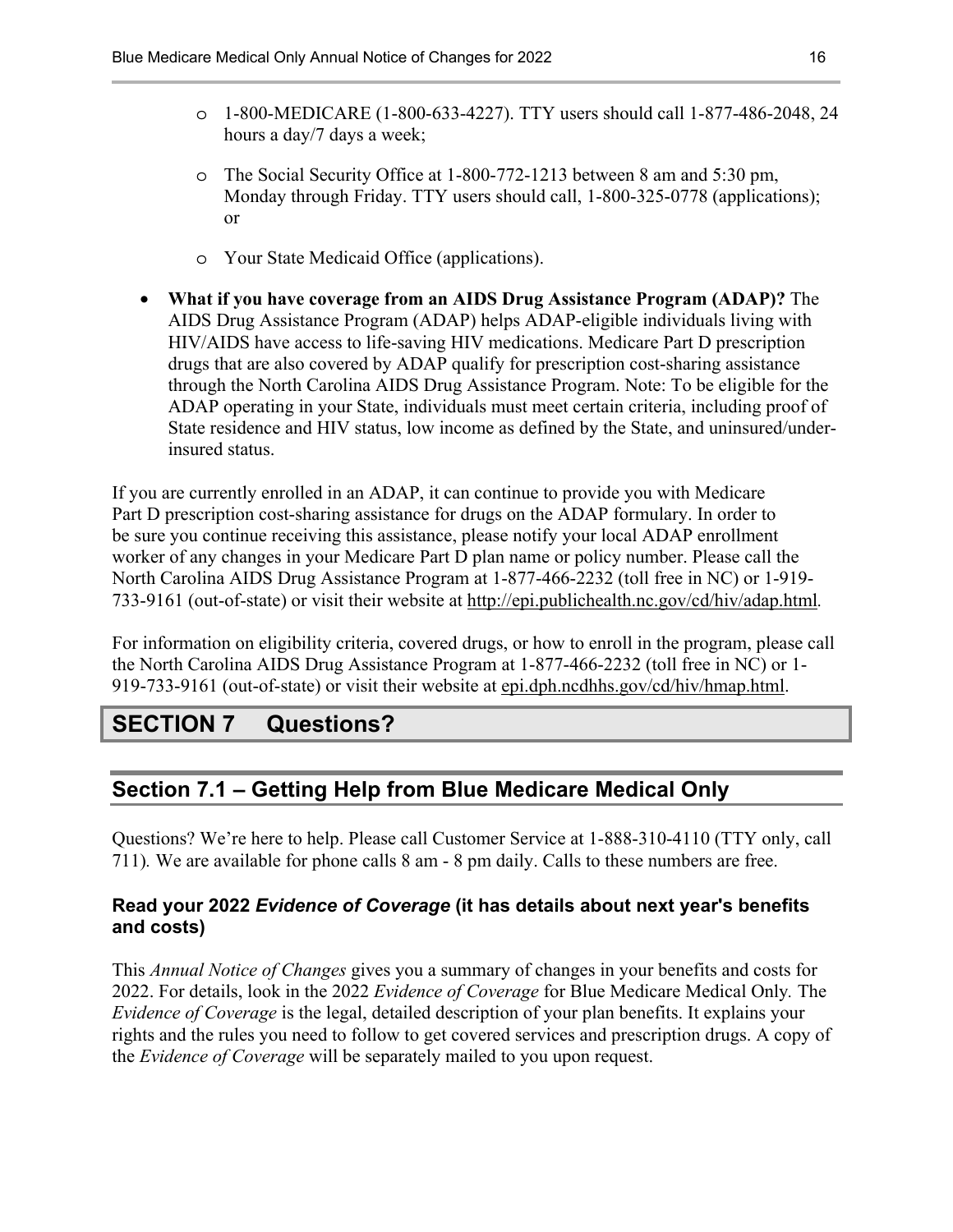#### **Visit Our Website**

You can also visit our website at www.bluecrossnc.com/medicare-members. As a reminder, our website has the most up-to-date information about our provider network (Provider Directory).

### **Section 7.2 – Getting Help from Medicare**

To get information directly from Medicare:

#### **Call 1-800-MEDICARE (1-800-633-4227)**

You can call 1-800-MEDICARE (1-800-633-4227), 24 hours a day, 7 days a week. TTY users should call 1-877-486-2048.

#### **Visit the Medicare Website**

You can visit the Medicare website (www.medicare.gov). It has information about cost, coverage, and quality ratings to help you compare Medicare health plans. You can find information about plans available in your area by using the Medicare Plan Finder on the Medicare website. (To view the information about plans, go to www.medicare.gov/plancompare.)

#### **Read** *Medicare & You* **2022**

You can read the *Medicare & You 2022* handbook. Every year in the fall, this booklet is mailed to people with Medicare. It has a summary of Medicare benefits, rights and protections, and answers to the most frequently asked questions about Medicare. If you don't have a copy of this booklet, you can get it at the Medicare website (www.medicare.gov) or by calling 1-800-MEDICARE (1-800-633-4227), 24 hours a day, 7 days a week. TTY users should call 1-877-486-2048.